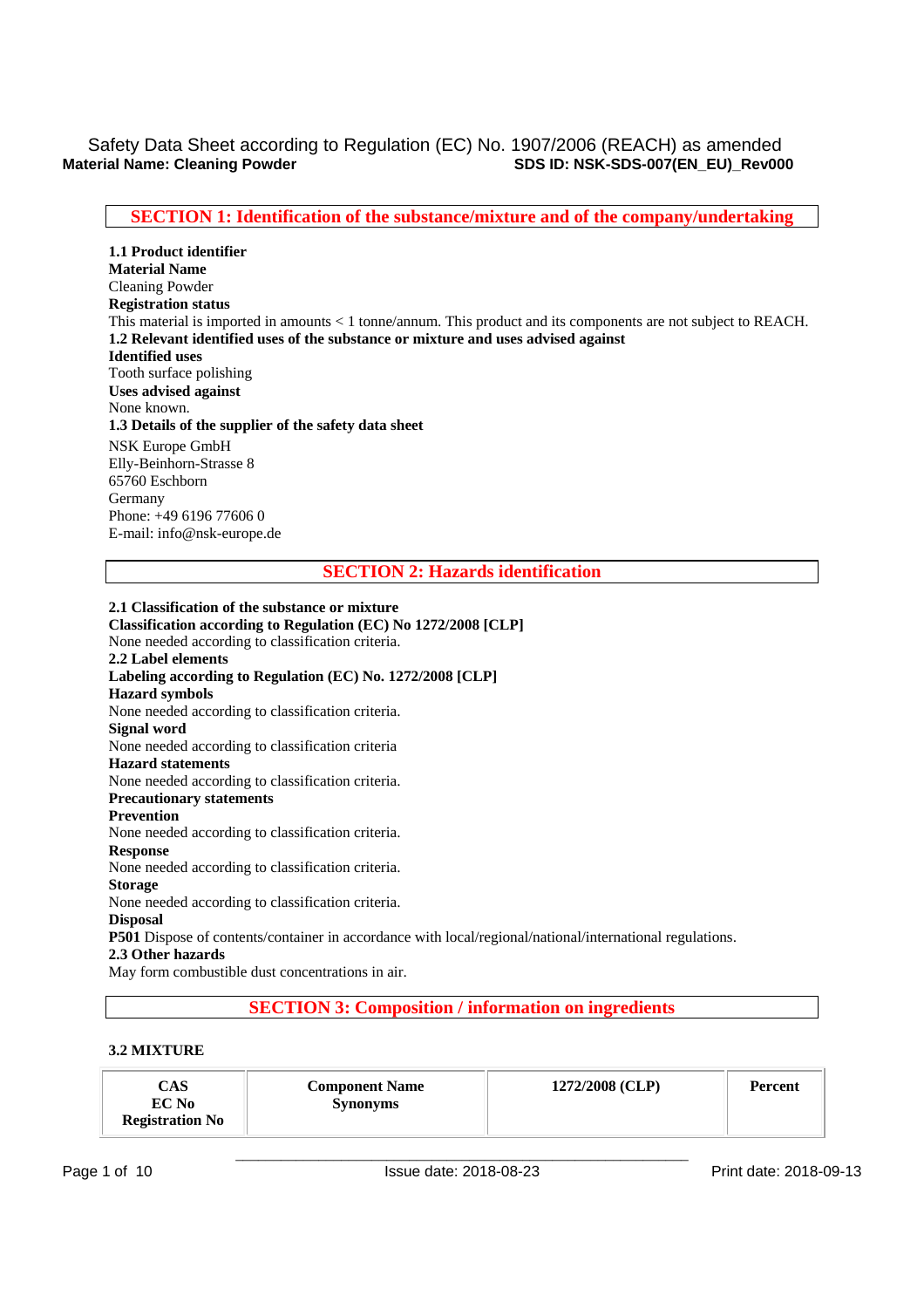| 144-55-8<br>205-633-8<br>$- -$ | Sodium bicarbonate | $-$   | 93             |
|--------------------------------|--------------------|-------|----------------|
| N/A<br>$- -$<br>$- -$          | Flavor substance   | $- -$ | $\overline{4}$ |
| 7631-86-9<br>231-545-4<br>--   | Silica, amorphous  | $- -$ | 3              |

# **SECTION 4: First aid measures**

### **4.1 Description of first aid measures**

### **Inhalation**

Remove person to fresh air and keep comfortable for breathing. If breathing is difficult, oxygen should be administered by qualified personnel. Call a POISON CENTER or doctor/physician.

### **Skin**

Wash with plenty of soap and water. Take off immediately all contaminated clothing and wash it before reuse. If skin irritation occurs: Get medical advice/attention.

### **Eyes**

Rinse cautiously with water for several minutes. Remove contact lenses, if present and easy to do. Continue rinsing. **Ingestion** 

Rinse mouth. Call a POISON CENTER or doctor/physician.

### **4.2 Most Important Symptoms/Effects**

**Acute** 

Mechanical irritation may occur.

## **Delayed**

No adverse effects expected.

### **4.3 Indication of Immediate Medical Attention and Special Treatment**

No information on significant adverse effects.

### **Note to Physicians**

Treat symptomatically and supportively.

**SECTION 5: Firefighting measures** 

### **5.1 Extinguishing media**

### **Suitable extinguishing media**

Use extinguishing agent suitable for type of surrounding fire.

### **Unsuitable Extinguishing Media**

Do not use high-pressure water streams.

### **5.2 Special hazards arising from the substance or mixture**

Irritating and toxic gases or fumes may be released during a fire. Avoid generating dust; fine dust dispersed in air in sufficient concentrations, and in the presence of an ignition source is a potential dust explosion hazard. Dust can be a fire or explosion hazard. Possibility of explosion exists under dusty conditions.

### **Combustion**

Carbon monoxide CO, Carbon dioxide (CO2).

## **5.3 Advice for firefighters**

Apply extinguishing media carefully to avoid creating airborne dust. Move container from fire area if it can be done without risk. Keep unnecessary people away, isolate hazard area and deny entry. May explode when heated. Even after fire is out, cool containers with flooding quantities of water. Prevent entry into sewers, drains, ditches, underground or confined spaces and waterways. Avoid inhalation of material or combustion by-products.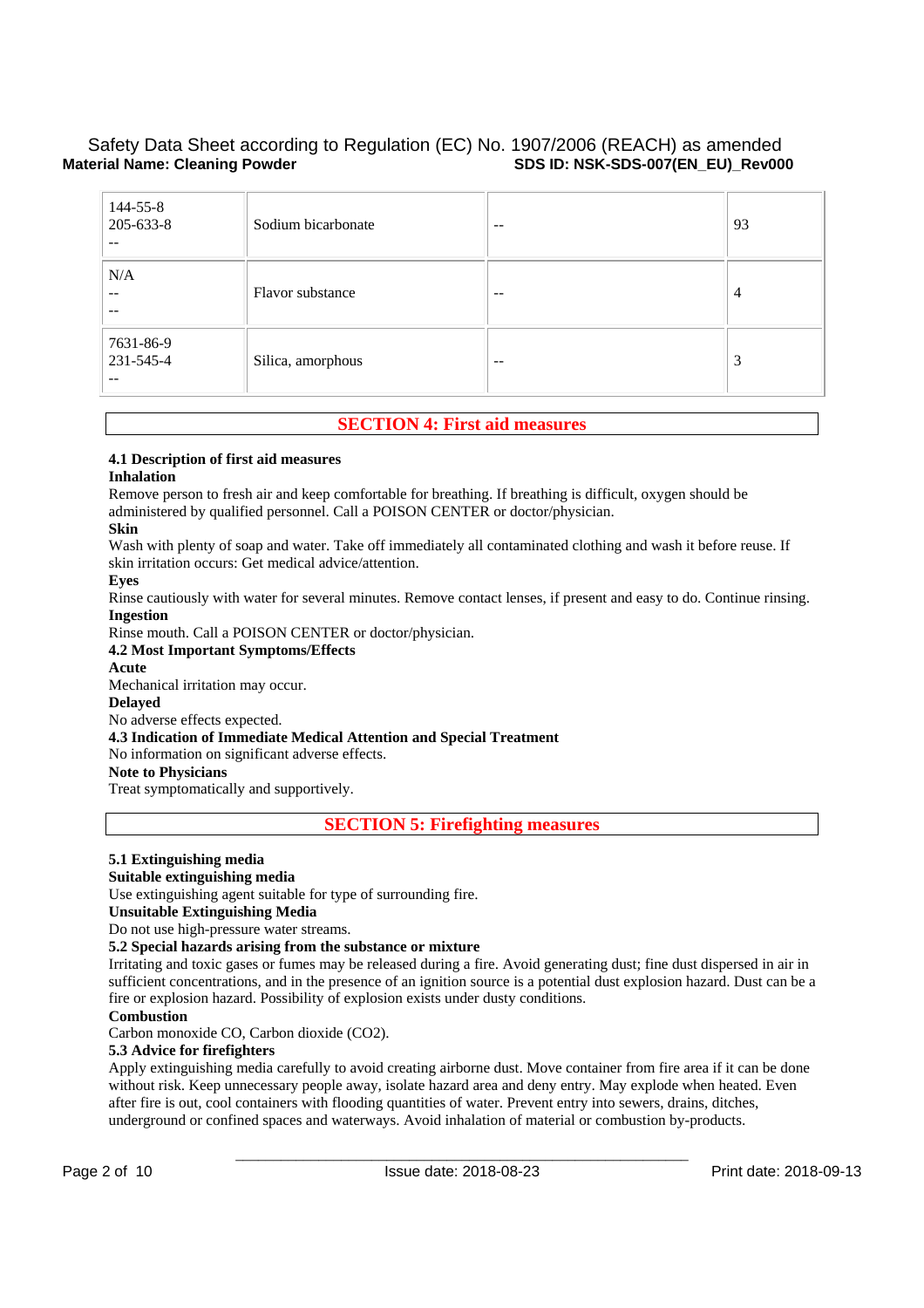### **Protective Equipment and Precautions for Firefighters**

Wear full protective fire fighting gear including self contained breathing apparatus (SCBA) for protection against possible exposure.

### **SECTION 6: Accidental release measures**

### **6.1 Personal precautions, protective equipment and emergency procedures**

Wear personal protective clothing and equipment, see Section 8.

### **6.2 Environmental precautions**

Avoid release to the environment.

### **6.3 Methods and Materials for Containment and Cleaning Up**

Dust deposits should not be allowed to accumulate on surfaces, as these may form an explosive mixture if they are released into the atmosphere in sufficient concentration. Avoid dispersal of dust in the air (i.e., clearing dust surfaces with compressed air). Non-sparking tools should be used when working with dust. Sweep up or gather material and place in appropriate container for disposal. Wash contaminated areas with soap and water. Collect material into suitable, loosely covered container for disposal. Prevent entry into waterways, sewers, basements, or confined areas.

## **6.4 Reference to other sections**

See Section 7 for Handling and Storage. See Section 8 for Personal Protective Equipment. See Section 13 for Disposal Guidance.

### **SECTION 7: Handling and storage**

### **7.1 Precautions for safe handling**

Minimize dust generation and accumulation. Routine housekeeping should be instituted to ensure that dusts do not accumulate on surfaces. Do not eat, drink, or smoke when using this product. Dry powders can build static electricity charges when subjected to the friction of transfer and mixing operations. Provide adequate precautions, such as electrical grounding and bonding, or inert atmospheres. To avoid fire or explosion, ground and bond container and receiving equipment (and ground personnel) before transferring material. Avoid dusting when handling and avoid all possible sources of ignition (spark or flame). Avoid significant deposits of material, especially on horizontal surfaces, which may become airborne and form combustible dust clouds and may contribute to secondary explosions. Wear protective gloves/protective clothing/eye protection/face protection. Wash thoroughly after handling.

### **7.2 Conditions for safe storage, including any incompatibilities**

None needed according to classification criteria.

Further information on storage conditions: Storage and handle in accordance with all current regulations and standards. Prevent dust accumulation. Keep away from heat, open flame, high temperature, water or moisture. **Incompatible Materials** 

### No information.

**7.3 Specific end use(s)** 

Tooth surface polishing

### **SECTION 8: Exposure controls/personal protection**

#### **8.1 Control parameters Component Exposure Limits**

| Sodium<br><b>bicarbonate</b> | 144-55-8         |
|------------------------------|------------------|
| Czech Republic               | 5 mg/m3 TWA      |
|                              | 10 mg/m3 Ceiling |
| Latvia                       | 5 mg/m3 TWA      |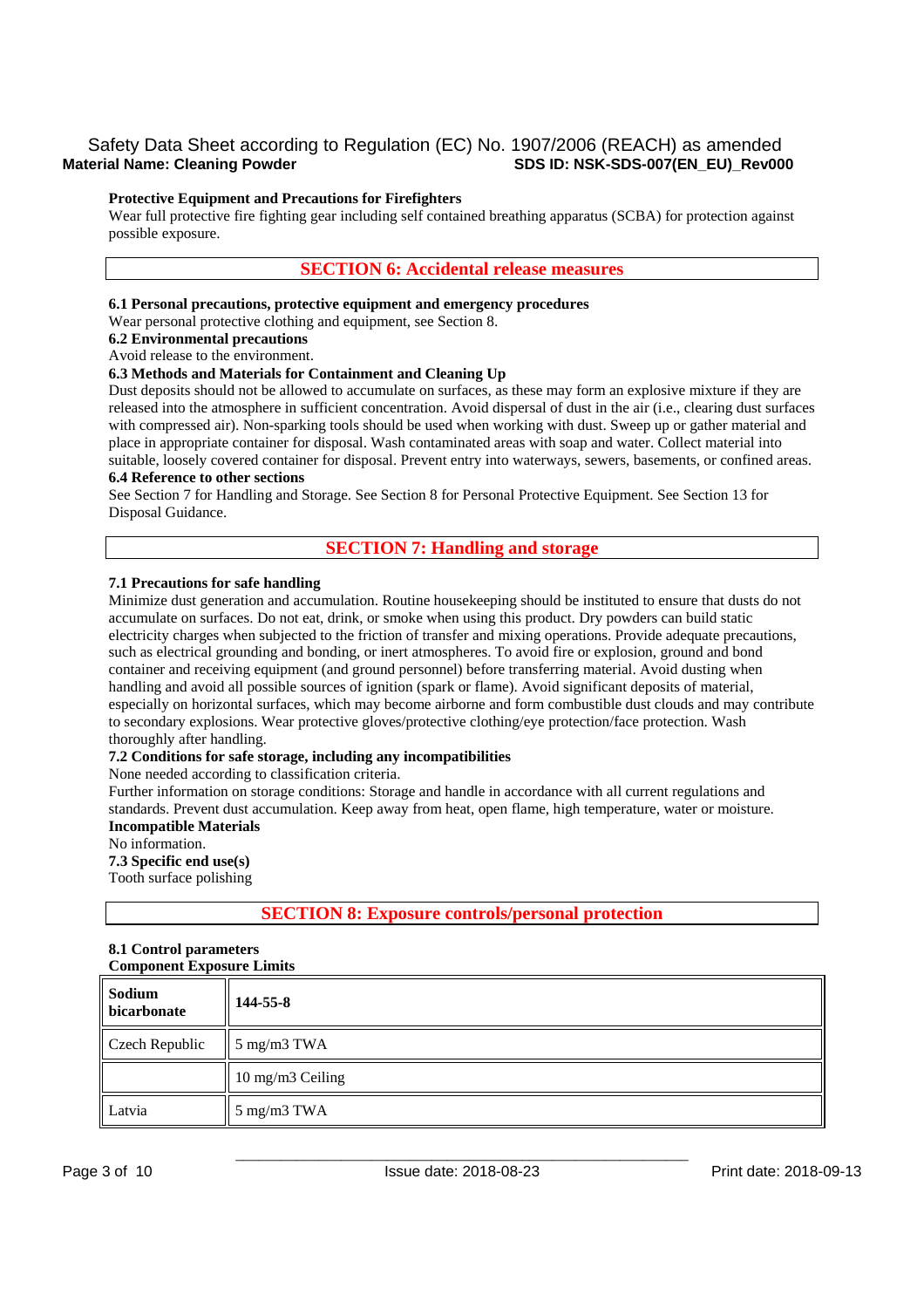| Silica,<br>amorphous  | 7631-86-9                                                                                                                               |
|-----------------------|-----------------------------------------------------------------------------------------------------------------------------------------|
| EU (Limit<br>Values): | 0.1 mg/m3 TWA (respirable fraction) (related to Silica, crystalline (general form))                                                     |
| Austria:              | 4 mg/m3 TWA [TMW] (also Silica manufactured through wet process) inhalable fraction                                                     |
| Bulgaria              | 0.07 mg/m3 TWA respirable fraction (related to Silica, crystalline (general form))                                                      |
| Czech Republic        | 0.1 mg/m3 TWA respirable fraction ; 4 mg/m3 TWA as amorphous SiO2                                                                       |
| Estonia               | 2 mg/m3 TWA respirable dust                                                                                                             |
| Finland:              | 5 mg/m3 TWA                                                                                                                             |
| Germany<br>$(TRGS)$ : | 4 mg/m3 TWA AGW (The risk of damage to the embryo or fetus can be excluded when AGW<br>and BGW values are observed ) inhalable fraction |
| Germany (DFG):        | 4 mg/m3 TWA MAK inhalable fraction                                                                                                      |
| Ireland:              | 6 mg/m3 TWA total inhalable dust ; 2.4 mg/m3 TWA respirable dust                                                                        |
|                       | 18 mg/m3 STEL (calculated) total inhalable dust; 7.2 mg/m3 STEL (calculated) respirable<br>dust                                         |
| Latvia                | 1 mg/m3 TWA                                                                                                                             |
| Slovenia              | 0.3 mg/m3 TWA respirable fraction, fume                                                                                                 |
| United Kingdom:       | 6 mg/m3 TWA inhalable dust ; 2.4 mg/m3 TWA respirable dust                                                                              |
|                       | 18 mg/m3 STEL (calculated) inhalable dust; 7.2 mg/m3 STEL (calculated) respirable dust                                                  |

### **Component Biological Exposure Limits**

None of this product's components are on the list.

**Derived No Effect Levels (DNELs)** 

No DNELs available.

**Predicted No Effect Concentrations (PNECs)** 

No PNECs available.

# **8.2 Exposure Controls**

# **Engineering controls**

It is recommended that all dust control equipment such as local exhaust ventilation and material transport systems involved in handling of these products contain explosion relief vents or an explosion suppression system or an oxygen-deficient environment. Ensure that dust-handling systems (such as exhaust ducts, dust collectors, vessels, and processing equipment) are designed in a manner to prevent the escape of dust into the work area (i.e., there is no leakage from the equipment).

### **Eye/face protection**

Wear chemical safety goggles (EN 166).

## **Skin Protection**

Possibility of explosion exists under dusty conditions. Wear fire-resistant protective clothing.

### **Respiratory Protection**

If airborne contaminant levels exceed recommended exposure limits, use CEN/EN Standard applicable respiratory protection appropriate for employee exposure levels. Consult with a health and safety professional for specific respirators appropriate for your use.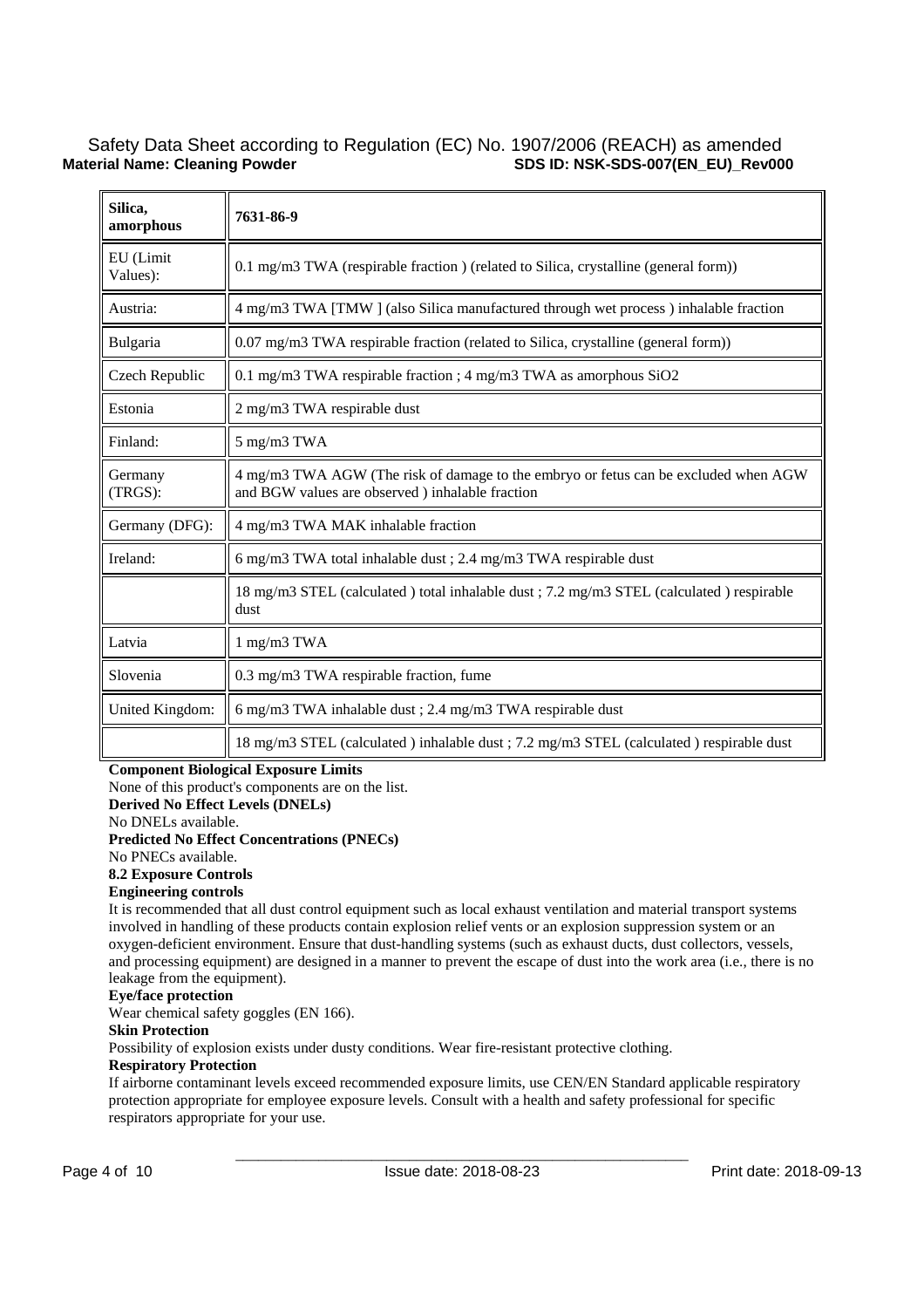# **Glove Recommendations**

Wear appropriate chemical resistant gloves (EN 374). **Environmental exposure controls**  Avoid release to the environment.

# **SECTION 9: Physical and chemical properties**

### **9.1 Information on basic physical and chemical properties**

| <b>Appearance</b>                         | white powder       | <b>Physical State</b>                      | solid                           |  |  |
|-------------------------------------------|--------------------|--------------------------------------------|---------------------------------|--|--|
| Odor                                      | Lemon<br>fragrance | Color                                      | white                           |  |  |
| <b>Odor Threshold</b><br>Not available    |                    | pH                                         | 7.9 - 8.4 (aqueous<br>solution) |  |  |
| <b>Melting Point</b>                      | Not available      | <b>Boiling Point</b>                       | Not available                   |  |  |
| <b>Boiling Point Range</b>                | Not available      | <b>Freezing point</b>                      | Not available                   |  |  |
| <b>Evaporation Rate</b>                   | Not available      | Flammability (solid, gas)                  | Not available                   |  |  |
| <b>Autoignition</b><br><b>Temperature</b> | (Not applicable)   | <b>Flash Point</b>                         | Not available                   |  |  |
| <b>Lower Explosive Limit</b>              | Not available      | <b>Decomposition temperature</b>           | $(>= 50 °C)$                    |  |  |
| <b>Upper Explosive Limit</b>              | Not available      | <b>Vapor Pressure</b>                      | Not available                   |  |  |
| Vapor Density (air=1)                     | Not available      | <b>Specific Gravity (water=1)</b>          | Not available                   |  |  |
| <b>Water Solubility</b>                   | Soluble in water   | Partition coefficient: n-<br>octanol/water | Not available                   |  |  |
| <b>Viscosity</b>                          | Not available      | <b>Kinematic viscosity</b>                 | Not available                   |  |  |
| <b>Solubility (Other)</b>                 | Not available      | <b>Density</b>                             | Not available                   |  |  |
| <b>Physical Form</b>                      | powder             | <b>Molecular Weight</b>                    | Not available                   |  |  |

## **9.2 Other information**

No additional information available for the product.

# **SECTION 10: Stability and reactivity**

### **10.1 Reactivity**

No reactivity hazard is expected. **10.2 Chemical stability**  Decomposition product: sodium carbonate. May decompose on contact with heat, moisture Adsorption. **10.3 Possibility of hazardous reactions**  Hazardous polymerization will not occur. **10.4 Conditions to avoid**  Avoid high temperature, heat, open flame, water or moisture. **10.5 Incompatible materials**  No information.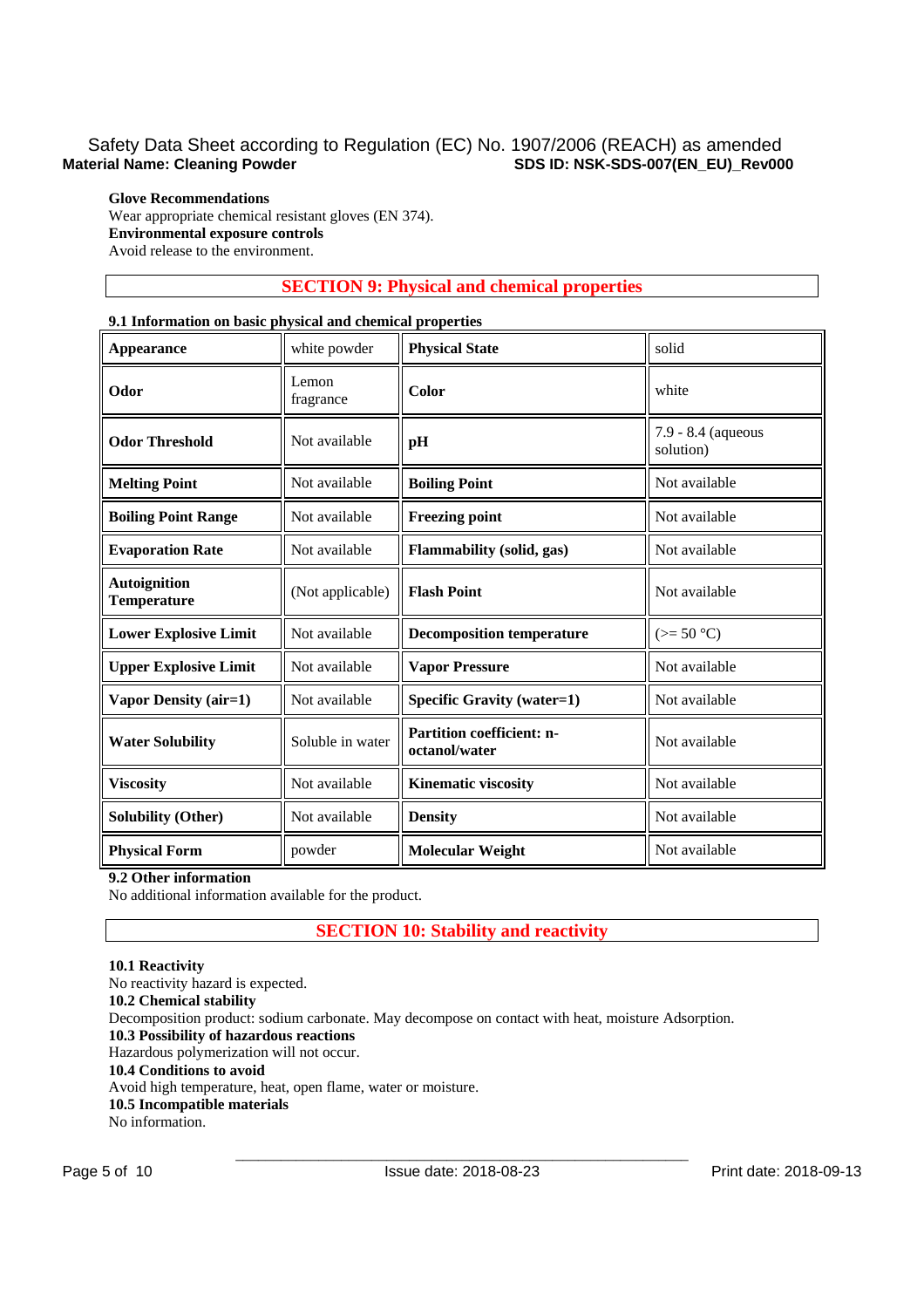### **10.6 Hazardous decomposition products**

Carbon monoxide CO, Carbon dioxide (CO2).

## **SECTION 11: Toxicological information**

### **11.1 Information on toxicological effects**

## **Component Analysis - LD50/LC50**

The components of this material have been reviewed in various sources and the following selected endpoints are published:

### **Sodium bicarbonate (144-55-8)**

Oral LD50 Rat 4220 mg/kg **Silica, amorphous (7631-86-9)** Oral LD50 Rat 7900 mg/kg (in olive oil; no deaths occurred) Dermal LD50 Rabbit >2000 mg/kg Inhalation LC50 Rat >2.2 mg/L 1 h **Product Toxicity Data** 

# **Acute Toxicity Estimate**

|      | Dermal $\vert\vert > 2000$ mg/kg $\vert$ |
|------|------------------------------------------|
| Oral | $>$ 2000 mg/kg                           |

**Irritation/Corrosivity Data**  Mechanical irritation may occur. **Respiratory Sensitization**  No information available for product. **Dermal Sensitization**  No information available for the product. **Germ Cell Mutagenicity**  No information available for the product. **Tumorigenic Data**  No information available for the product. **Component Carcinogenicity** 

| Silica,<br>amorphous | 7631-86-9                                                                                                                      |
|----------------------|--------------------------------------------------------------------------------------------------------------------------------|
| <b>IARC:</b>         | Monograph 68 [1997]; Supplement 7 [1987] (related to Silica, crystalline (general form))<br>(Group 1 (carcinogenic to humans)) |
| <b>IARC:</b>         | Monograph 68 [1997]; Supplement 7 [1987] (Group 3 (not classifiable))                                                          |

### **Toxicity for reproduction**

No information available for the product. **Specific Target Organ Toxicity - Single Exposure**  No target organs identified. **Specific Target Organ Toxicity - Repeated Exposure**  No target organs identified. **Aspiration hazard**  Not expected to be an aspiration hazard.

### **SECTION 12: Ecological information**

### **12.1 Toxicity Component Analysis - Aquatic Toxicity**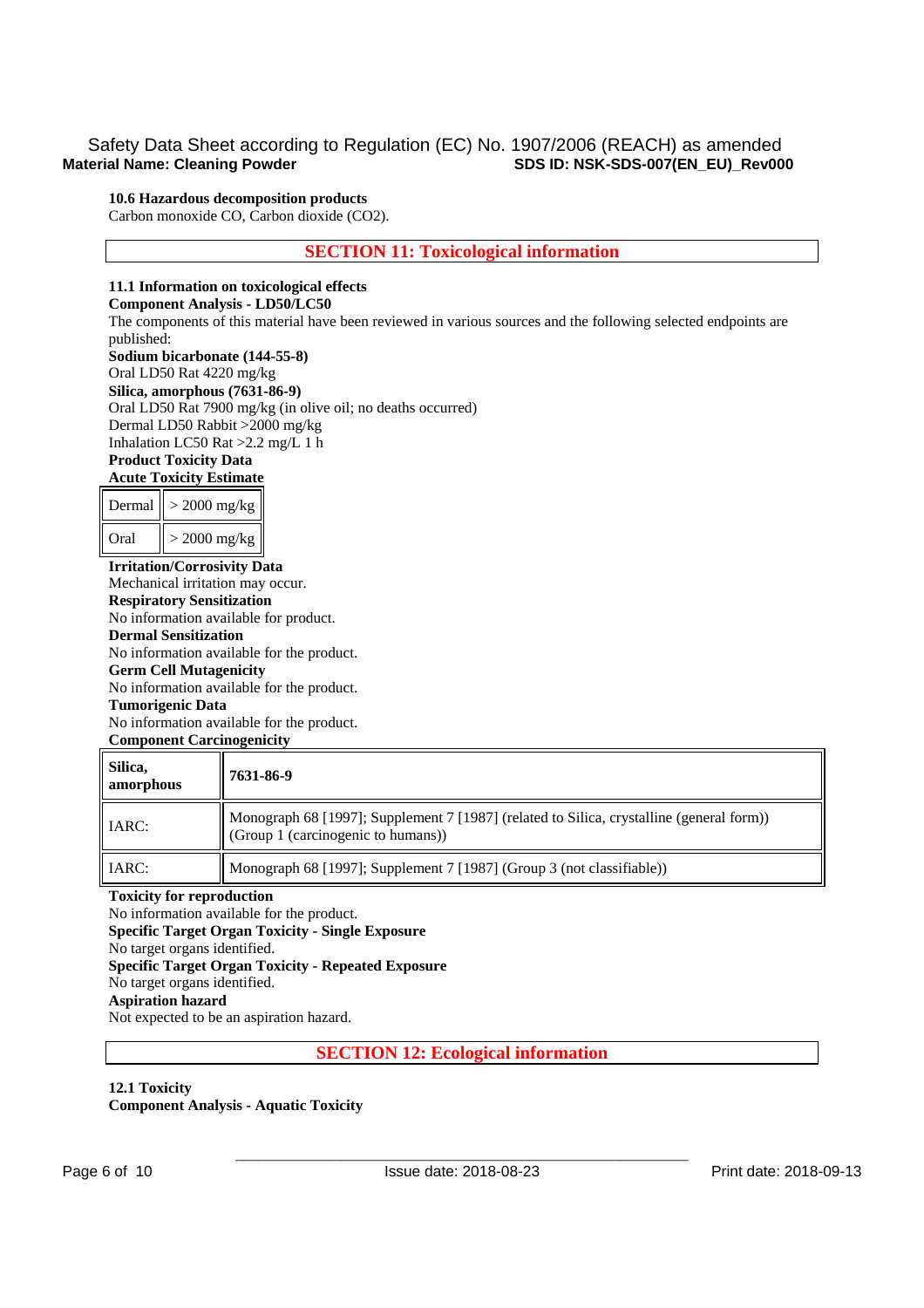| Sodium bicarbonate | 144-55-8                                                  |
|--------------------|-----------------------------------------------------------|
| Fish:              | LC50 96 h Lepomis macrochirus 8250 - 9000 mg/L [static]   |
| Invertebrate:      | EC50 48 h Daphnia magna 2350 mg/L IUCLID                  |
| Silica, amorphous  | 7631-86-9                                                 |
| Fish:              | LC50 96 h Brachydanio rerio 5000 mg/L [static]            |
| Algae:             | EC50 72 h Pseudokirchneriella subcapitata 440 mg/L IUCLID |
| Invertebrate:      | EC50 48 h Ceriodaphnia dubia 7600 mg/L IUCLID             |

**12.2 Persistence and degradability** 

No information available for product.

**12.3 Bioaccumulative potential** 

No information available for product.

### **12.4 Mobility in soil**

No information available for product.

**12.5 Results of PBT and vPvB assessment** 

No information available for product.

**12.6 Other adverse effects** 

No additional information available for the product.

# **SECTION 13: Disposal considerations**

## **13.1 Waste treatment methods**

Dispose of waste in accordance with Directive 2008/98/EC, covering waste and dangerous waste.

Waste codes/waste designations according to LoW. EWC-code: 18 01 06\*.

Prevent entry into sewers, drains, ditches, underground or confined spaces and waterways.

Since emptied containers retain material residue, follow safe handling/label warnings even after container is emptied. Dispose of solid waste/container in accordance with local/state/national/international regulations.

|      |                                                                          | <b>ADR</b>              | <b>RID</b>              | <b>ICAO</b>             | <b>IATA</b>             | <b>ADN</b>              | <b>IMDG</b>             |
|------|--------------------------------------------------------------------------|-------------------------|-------------------------|-------------------------|-------------------------|-------------------------|-------------------------|
| 14.1 | <b>UN Number</b>                                                         | <b>Not</b><br>regulated | <b>Not</b><br>regulated | <b>Not</b><br>regulated | <b>Not</b><br>regulated | <b>Not</b><br>regulated | <b>Not</b><br>regulated |
| 14.2 | UN Proper Shipping Name                                                  | --                      |                         |                         |                         |                         |                         |
| 14.3 | <b>Transport Hazard Class(es)</b>                                        | --                      |                         |                         |                         |                         |                         |
| 14.4 | Packing Group                                                            | $ -$                    |                         |                         |                         |                         | $ -$                    |
| 14.5 | <b>Environmental Hazards</b>                                             |                         |                         |                         |                         |                         |                         |
| 14.6 | Special Precautions For User                                             | $-$                     |                         |                         |                         |                         | --                      |
| 14.7 | Transport in Bulk According<br>to Annex II of MARPOL and<br>the IBC Code |                         |                         |                         |                         |                         |                         |

# **SECTION 14: Transport information**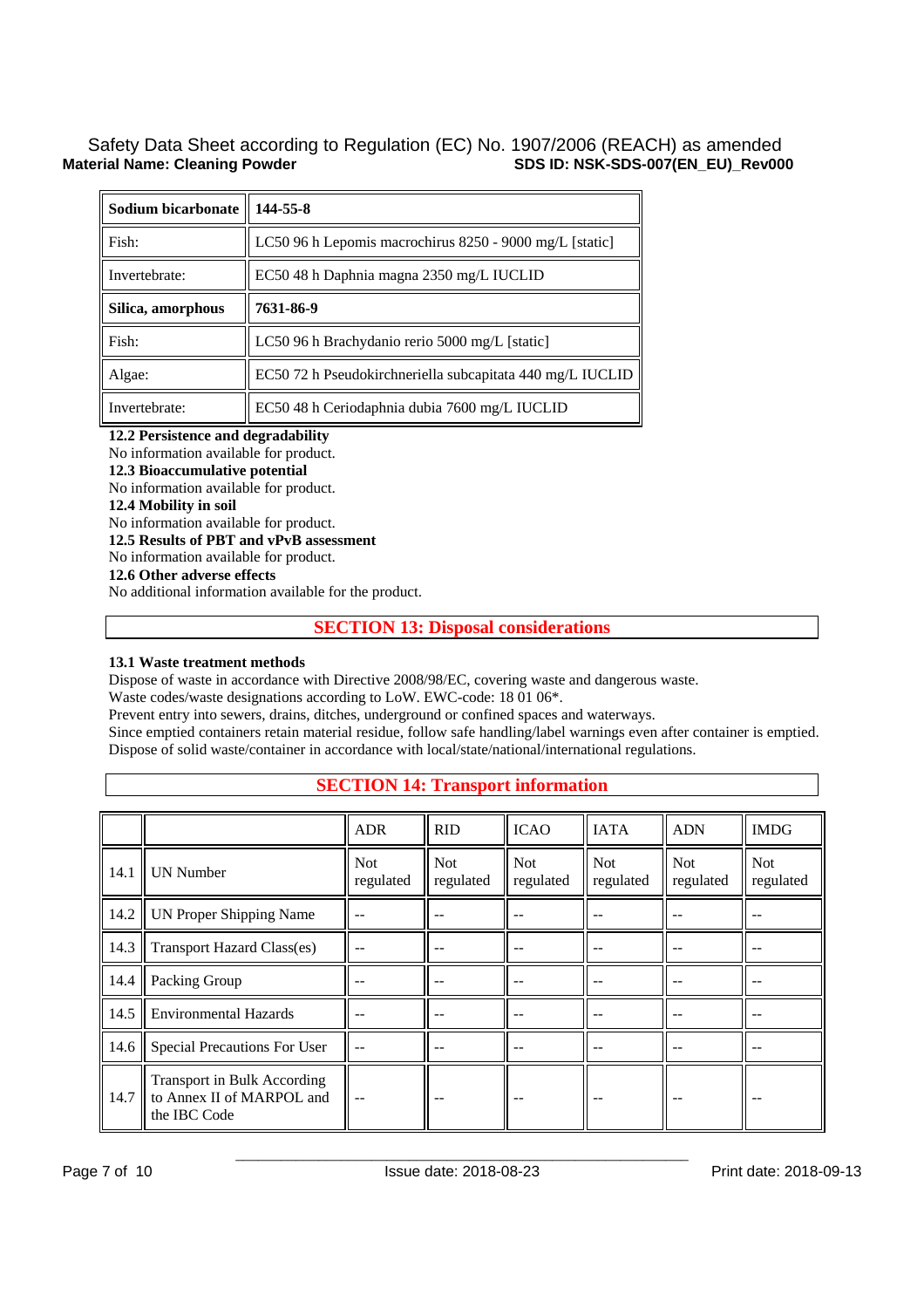| . . | $- -$ | --- | $- -$ | $- -$ | --- | -- |
|-----|-------|-----|-------|-------|-----|----|
|     |       |     |       |       |     |    |

### **International Bulk Chemical Code**

This material does not contain any chemicals required by the IBC Code to be identified as dangerous chemicals in bulk.

### **SECTION 15: Regulatory information**

**15.1 Safety, health and environmental regulations/legislation specific for the substance or mixture REACH Candidate List of Substances of Very High Concern (SVHC) for Authorization (Article 59(1)) - Reg. (EU) No. 1907/2006** 

No components of this material are listed.

**EU - REACH (1907/2006) - Annex XVII Restrictions of Certain Dangerous Substances, Mixtures and Articles**  No components of this material are listed.

**EU - Substances Depleting the Ozone layer (1005/2009)** 

No components of this material are listed.

**EU - Persistent Organic Pollutants (850/2004)** 

No components of this material are listed.

**EU - Export and Import Restrictions (689/2008) - Chemicals and Articles Subject to Export Ban** 

No components of this material are listed.

**EU - Seveso III Directive (2012/18/EU) - Qualifying Quantities of Dangerous Substances** 

No components of this material are listed.

**EU - Plant Protection Products (1107/2009/EC)** 

| Sodium<br>bicarbonate       | 144-55-8                                                                                                                                                                                                                                |
|-----------------------------|-----------------------------------------------------------------------------------------------------------------------------------------------------------------------------------------------------------------------------------------|
| Active<br><b>Substances</b> | Sodium hydrogen carbonate shall be used in accordance with the specific conditions included in<br>the conclusions of the review report on Sodium hydrogen carbonate (SANTE/10667/2015) and in<br>particular Appendices I and II thereof |

**EU - Biocides (528/2012/EU)** 

No components of this material are listed.

**EU – Water Framework Directive (2000/60/EC)** 

No components of this material are listed.

**EU - Limitation of Emissions of Volatile Organic Compounds Due to the Use of Organic Solvents in Certain Activities and Installations (1999/13/EC)** 

No components of this material are listed.

**EU - Detergent Regulation (648/2004/EC)**  No components of this material are listed.

**Germany Regulations** 

**Germany Water Classification - Product**  hazard class 1 - low hazard to waters

\* Self-classification

**Germany Water Classification - Component** 

**Sodium bicarbonate (144-55-8)**

ID Number 374, hazard class 1 - low hazard to waters

**Silica, amorphous (7631-86-9)**

ID Number 849, not considered hazardous to water

### **Denmark Regulations**

No components of this material are listed.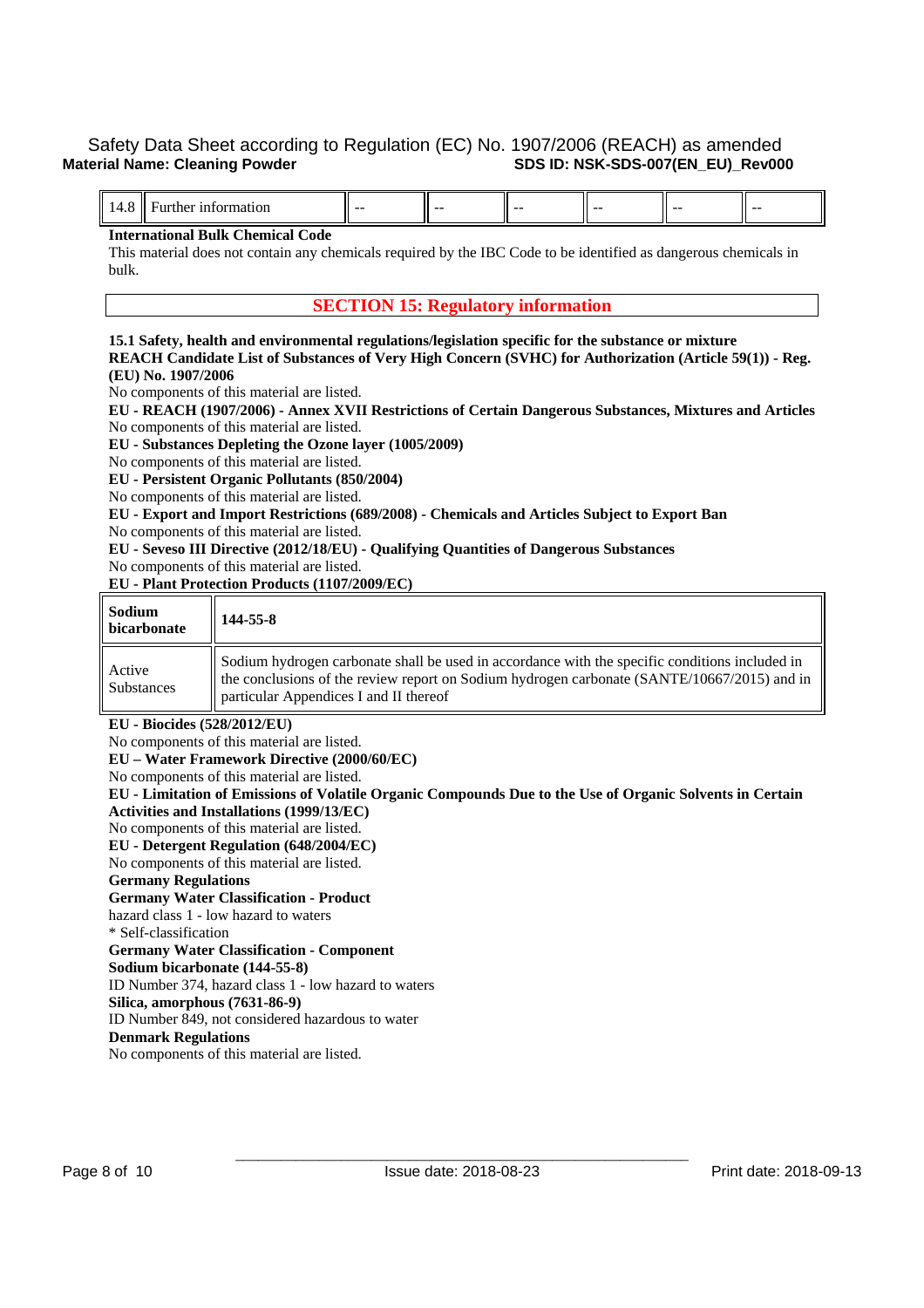# **Component Analysis - Inventory**

## **Sodium bicarbonate (144-55-8)**

|                                        |  | $JP -$ |                 | KR     | $\parallel$ KR | $\  \text{ JP} - \ \text{KECI} - \ \text{KECI} - \ \text{KECI} - \ \text{KEACH}\ _{\text{CN}} \ \text{NZ} \ \text{MX} \ \text{TW}\ \text{VN} \tag{Draft}$<br>$\parallel$ US $\parallel$ CA $\parallel$ EU $\parallel$ AU $\parallel$ PH $\parallel$ SNCS $\parallel$ ISHL $\parallel$ Annex $\parallel$ Annex $\parallel$ CCA |  |                                 |  |
|----------------------------------------|--|--------|-----------------|--------|----------------|-------------------------------------------------------------------------------------------------------------------------------------------------------------------------------------------------------------------------------------------------------------------------------------------------------------------------------|--|---------------------------------|--|
| Yes    DSL    EIN    Yes    Yes    Yes |  |        | $\parallel$ Yes | Il Yes | ll No          | ll No                                                                                                                                                                                                                                                                                                                         |  | Yes    Yes    Yes    Yes    Yes |  |

### **Flavor substance (N/A)**

|  |                                  | $\int$ <sup>1</sup> US $\parallel$ CA $\parallel$ EU $\parallel$ AU $\parallel$ PH $\parallel$ IP - $\parallel$ IP - ISHL $\parallel$ |                | II KR<br>KECI-<br>$\parallel$ Annex 1 $\parallel$ Annex 2 $\parallel$ CCA | I KR<br>$KECI -$ | 1 KR -<br>REACH $\ $ CN $\ $ NZ $\ $ MX $\ $ TW $\ $ |  |                                                                            | VN<br>(Draft) |
|--|----------------------------------|---------------------------------------------------------------------------------------------------------------------------------------|----------------|---------------------------------------------------------------------------|------------------|------------------------------------------------------|--|----------------------------------------------------------------------------|---------------|
|  | No    No    No    No    No    No |                                                                                                                                       | $\parallel$ No | ll No                                                                     | N <sub>o</sub>   | No                                                   |  | $\parallel$ No $\parallel$ No $\parallel$ No $\parallel$ No $\parallel$ No |               |

### **Silica, amorphous (7631-86-9)**

| $US$ $CA$ |  |  |                                                                                                                                 | KR | KR    | $\therefore$ $\parallel$ EU $\parallel$ AU $\parallel$ PH $\parallel$ JP - $\parallel$ SHL $\parallel$ Annex $\parallel$ Annex $\parallel$ SHL $\parallel$ CCA |  |                                                             |  |
|-----------|--|--|---------------------------------------------------------------------------------------------------------------------------------|----|-------|----------------------------------------------------------------------------------------------------------------------------------------------------------------|--|-------------------------------------------------------------|--|
|           |  |  | $\parallel$ Yes $\parallel$ DSL $\parallel$ EIN $\parallel$ Yes $\parallel$ Yes $\parallel$ Yes $\parallel$ Yes $\parallel$ Yes |    | 'l No | ll No                                                                                                                                                          |  | $\vert$ Yes $\vert$ Yes $\vert$ Yes $\vert$ Yes $\vert$ Yes |  |

## **15.2 Chemical Safety Assessment**

No chemical safety assessment has been carried out for the substance/mixture.

**SECTION 16: Other information** 

### **16.1 Indication of changes**  New SDS **Preparation Date**  29 June 2018

## **16.2 Key / Legend**

ACGIH - American Conference of Governmental Industrial Hygienists; ADR - European Road Transport; AU - Australia; BOD - Biochemical Oxygen Demand; C - Celsius; CA - Canada; CA/MA/MN/NJ/PA - California/Massachusetts/Minnesota/New Jersey/Pennsylvania\*; CAS - Chemical Abstracts Service; CERCLA - Comprehensive Environmental Response, Compensation, and Liability Act; CFR - Code of Federal Regulations (US); CLP - Classification, Labelling, and Packaging; CN - China; CPR - Controlled Products Regulations; DFG - Deutsche Forschungsgemeinschaft; DOT - Department of Transportation; DSD - Dangerous Substance Directive; DSL - Domestic Substances List; EC – European Commission; EEC - European Economic Community; EIN - European Inventory of (Existing Commercial Chemical Substances); EINECS - European Inventory of Existing Commercial Chemical Substances; ENCS - Japan Existing and New Chemical Substance Inventory; EPA - Environmental Protection Agency; EU - European Union; F - Fahrenheit; F - Background (for Venezuela Biological Exposure Indices); IARC - International Agency for Research on Cancer; IATA - International Air Transport Association; ICAO - International Civil Aviation Organization; IDL - Ingredient Disclosure List; IDLH - Immediately Dangerous to Life and Health; IMDG - International Maritime Dangerous Goods; ISHL - Japan Industrial Safety and Health Law; IUCLID - International Uniform Chemical Information Database; JP - Japan; Kow - Octanol/water partition coefficient; KR KECI Annex 1 - Korea Existing Chemicals Inventory (KECI) / Korea Existing Chemicals List (KECL); KR KECI Annex 2 - Korea Existing Chemicals Inventory (KECI) / Korea Existing Chemicals List (KECL) , KR - Korea; LD50/LC50 - Lethal Dose/ Lethal Concentration; LEL - Lower Explosive Limit; LLV - Level Limit Value; LOLI - List Of LIsts™ - ChemADVISOR's Regulatory Database; MAK